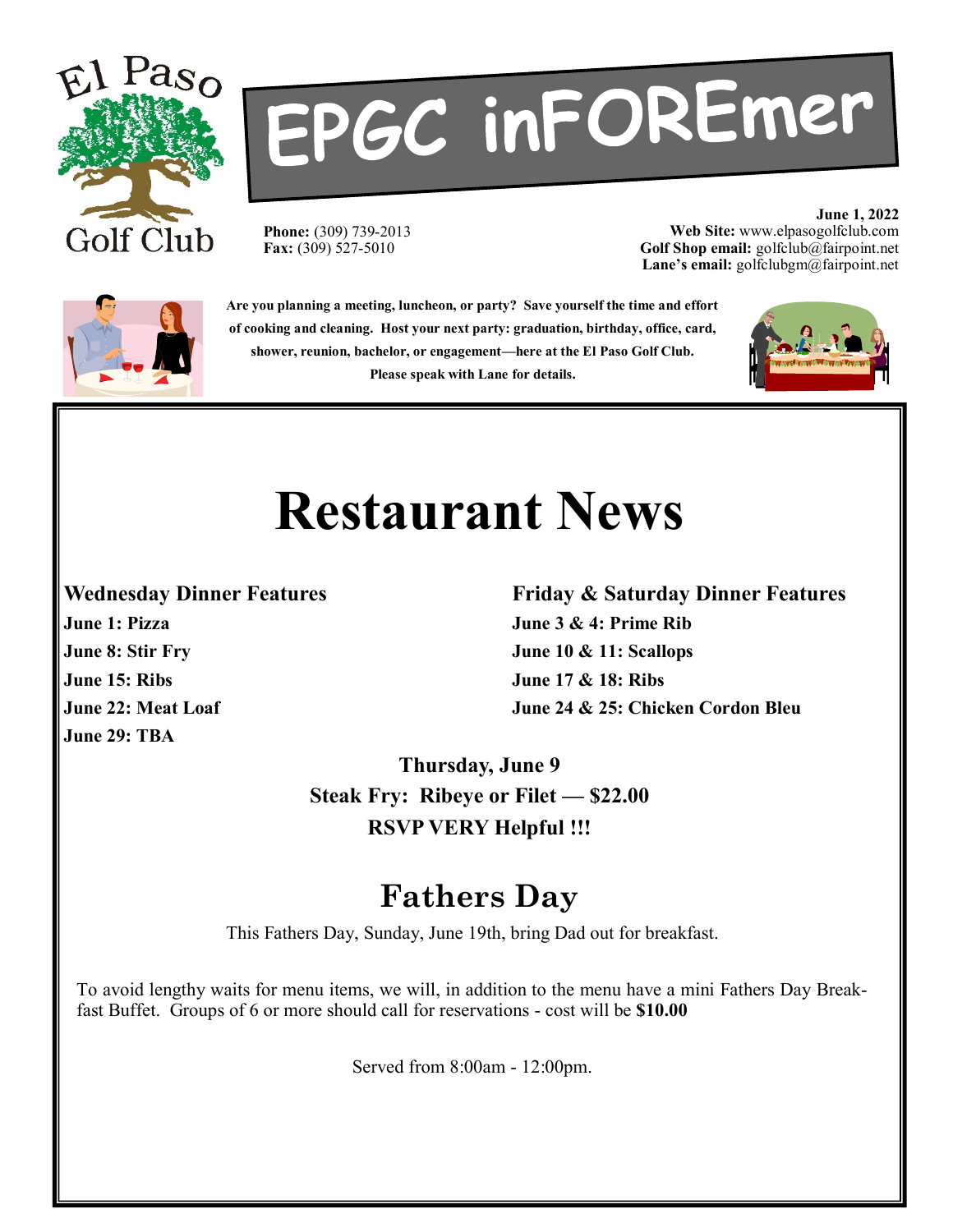### **Two Person Best Position** QUALIFYING Ends Sunday, June 5, 2021 Entry Fee: \$20.00 per team (payable the day you qualify) Match dates run from June 6 thru July 10 (8 teams per flight) Please give plenty of options to play matches, not just one day. Both flight finalists Should be available to play on Sunday, July 10 Friday Afternoon Couples Starts June 3rd Friday Couples is an event that plays every two weeks. Teams are made by the pro shop. Teams will play a different game every time. Everyone is welcome to sign up. Tee times start at 3:30 and assigned by the pro shop. Game of the night are usually made up the day of the event. \$5 per couple weekly. No league dues. Sign up in the pro shop. Dinner to follow golf. Junior Golf Starts June 6th Check out information on the El Paso Golf Club website. Please sign up before the day of so we can plan accordingly for the number of children in each group. Information can be found here now. July 3: Red, White & Blue 4-player scramble Sunday, July 3, 2022 3:30pm Shotgun Start Format: 4-person scramble (2 putt rule in effect) **Fireworks at dark!!!** Entry Fee: \$15.00 per player includes: dinner & prizes / Cart fee extra Sign up on Golf Shop Bulletin Board To All Golfers: PLEASE repair your ball mark on the green and at least one more.

There are too many not getting repaired. Thank you, EPGC Staff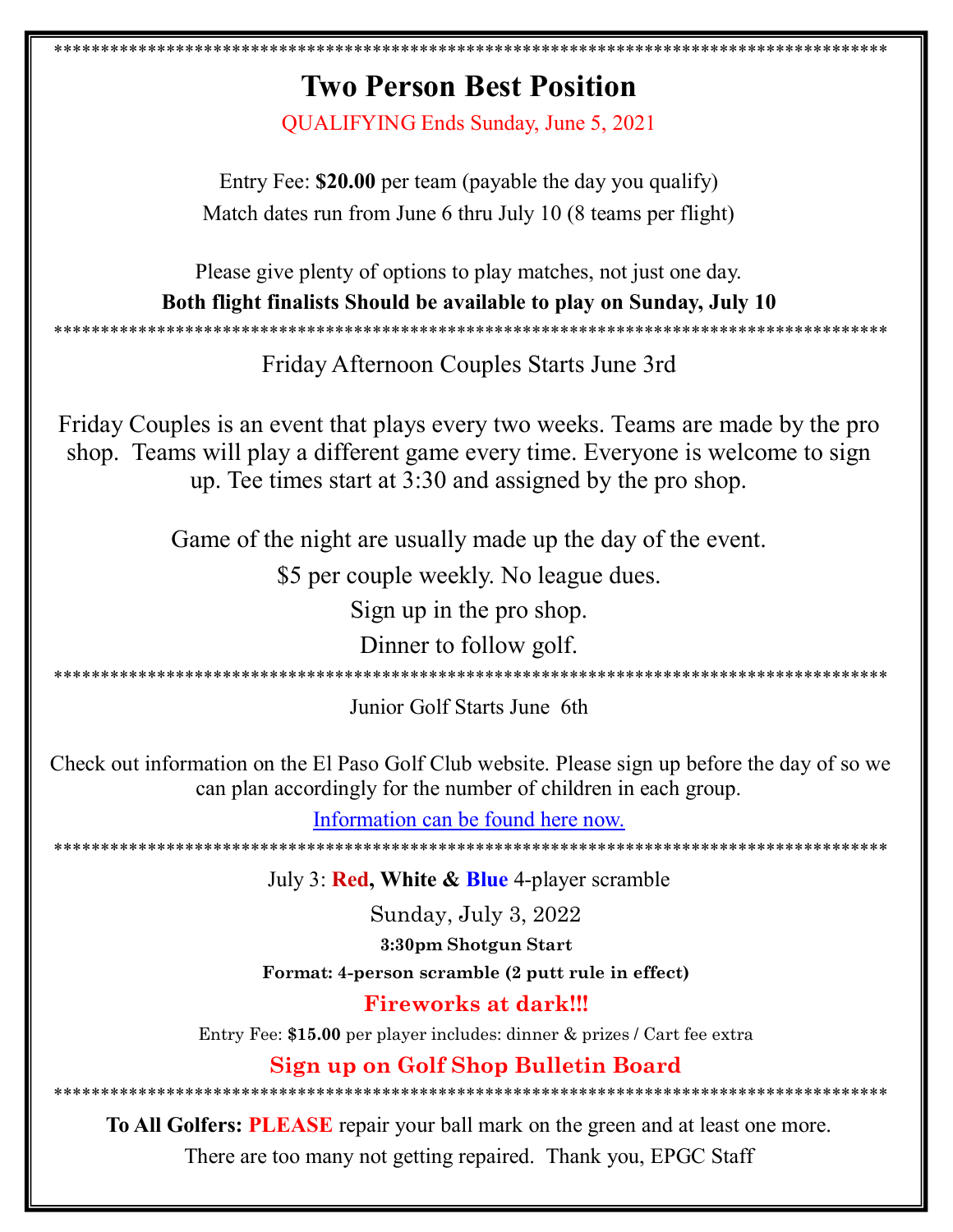#### **June Events**

Monday, June 6: MIRA Realtors, 11:00am shotgun, 144 golfers, course closed 11:00-5:15

Wednesday, June 8: GEAPS, 12:30 shotgun start, 40-52 golfers, tee times available.

Monday, June 13: CIT, 10:30 shotgun start, 120 golfers, course closed until 3:45

Tuesday, June 14: Ladies Guest Day/Invitational, 8:30am shotgun, course closed until 2:00pm

Friday, June 17: Ladies Interclub

Monday, June 20: Jake Colmone Memorial, 11:00pm shotgun, 160 golfers, course closed 11:00-5:00 approx.

Tuesday, June 21: Prep Tour, 10:00 tee times, course closed to ladies league and event until 12:30

Wednesday, June 22: SCTE, 12:00 shotgun, 100 golfers, course closed until 4:45

Friday, June 24: Gridley Open, 11:00 Shotgun Start, 60 golfers, tee times available

Monday, June 27: IWU Athletics, 12:00 shotgun, 112-120 golfers, course closed 12:00-5:00pm approx.

Sunday, July 3: **Red, White & Blue** 4-player scramble, 3:30pm shotgun, 120-160 golfers.